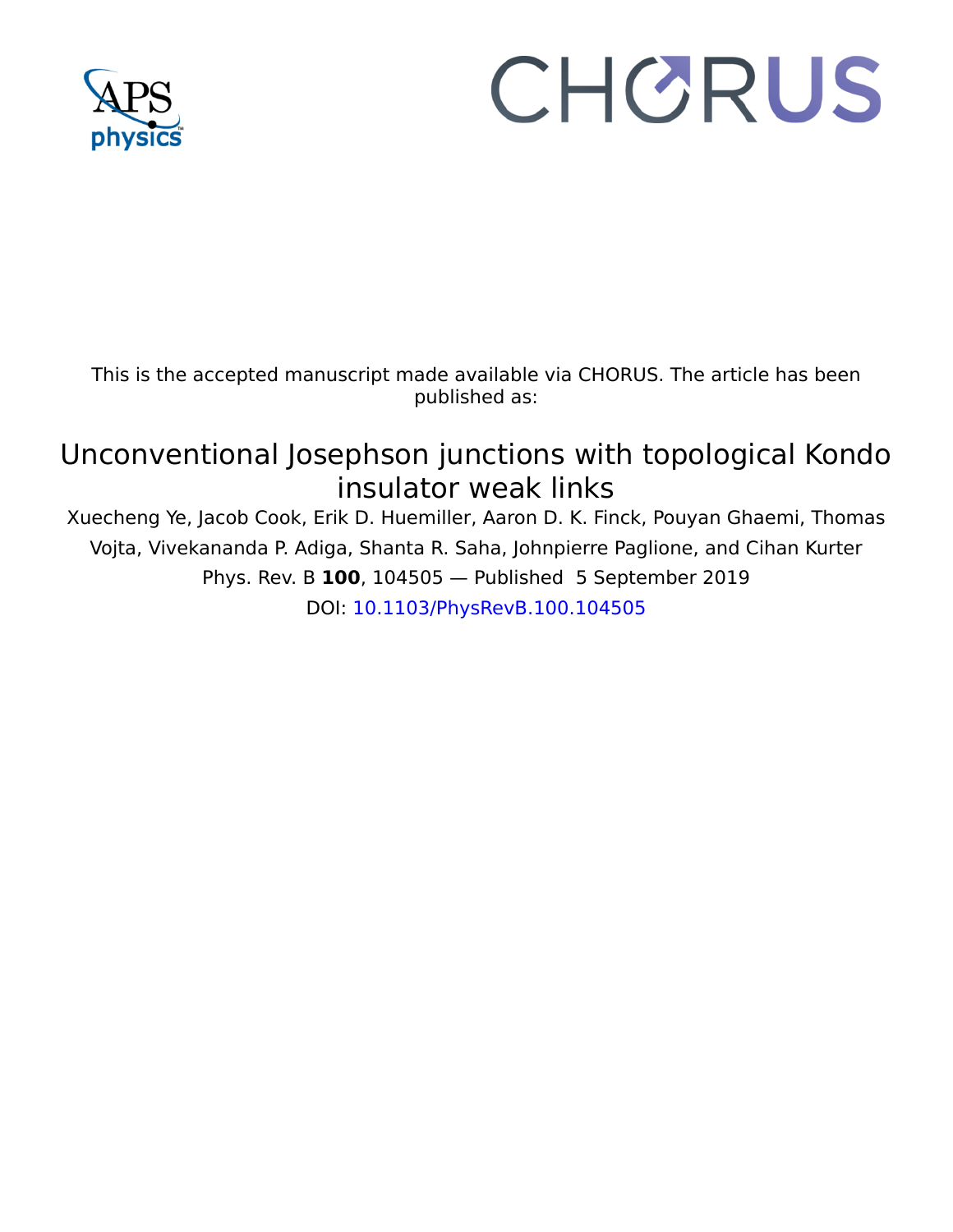## Unconventional Josephson junctions with topological Kondo insulator weak links

Xuecheng Ye,<sup>1</sup> Jacob Cook,<sup>1</sup> Erik D. Huemiller,<sup>2</sup> Aaron D. K. Finck,<sup>3</sup> Pouyan Ghaemi,<sup>4</sup>

Thomas Vojta,<sup>1</sup> Vivekananda Adiga,<sup>3</sup> Shanta R. Saha,<sup>5</sup> Johnpierre Paglione,<sup>5</sup> and Cihan Kurter<sup>1,</sup> \*

<sup>1</sup>Department of Physics and Materials Research Center,

Missouri University of Science and Technology, Rolla, MO 65409

 ${}^{2}$ Department of Physics and Materials Research Laboratory,

University of Illinois at Urbana-Champaign, Urbana, Illinois 61801

3 IBM T. J. Watson Research Center, Yorktown Heights, NY 10598

<sup>4</sup>Physics Department, City College of the City University of New York, New York, NY 10031

 ${}^{5}$ Department of Physics, University of Maryland, College Park, MD

(Dated: August 2, 2019)

Proximity-induced superconductivity in three dimensional (3D) topological insulators forms a new quantum phase of matter and accommodates exotic quasiparticles such as Majorana bound states. One of the biggest drawbacks of the commonly studied 3D topological insulators is the presence of conducting bulk that obscures both surface states and low energy bound states. Introducing superconductivity in topological Kondo insulators such as  $SmB<sub>6</sub>$ , however, is promising due to their true insulating bulk at low temperatures. In this work, we develop an unconventional Josephson junction by coupling superconducting Nb leads to the surface states of a  $SmB<sub>6</sub>$  crystal. We observe a robust critical current at low temperatures that responds to the application of an out-of-plane magnetic field with significant deviations from usual Fraunhofer patterns. The appearance of Shaphiro steps under microwave radiation gives further evidence of a Josephson effect. Moreover, we explore the effects of Kondo breakdown in our devices, such as ferromagnetism at the surface and anomalous temperature dependence of supercurrent. Particularly, the magnetic diffraction patterns show an anomalous hysteresis with the field sweep direction suggesting the coexistence of magnetism with superconductivity at the  $\rm SmB_6$  surface. The experimental work will advance the current understanding of topologically nontrivial superconductors and emergent states associated with such unconventional superconducting phases.

PACS numbers: 85.25.Dq; 74.45.+c; 74.90.+n

Topological superconductivity [1] is expected to be a unique platform to generate and manipulate zero energy modes, referred to as Majorana bound states [2–7]. One way to get a topological superconductor is engineering Josephson junctions on the surfaces of 3D topological insulators [8–17]. In such devices, the quantum interference of electron and hole-like excitations will form low energy Andreev bound states whose spectrum is sensitive to the relative phase difference between the superconducting leads and the microscopic details of the barrier. Proximity-induced supercurrent flowing through the topological insulator segment of the junction is carried by such states.

Initially, Josephson junctions incorporating Bi-based 3D topological insulators were favored for experimental searches for signatures of Majorana modes. However, significant bulk and trivial surface state contribution to the electronic transport complicated the interpretation of such experiments. Although electrostatic gating can alleviate the problem [16, 18, 19], the quest for finding a proper platform for such modes is still ongoing.

Topological Kondo insulators [20, 21] such as  $SmB<sub>6</sub>$  are promising candidates for solving the problems caused by trivial transport channels. At high temperatures, these materials are metallic with a dense array of magnetic moments from f-electrons. However, at sufficiently low temperatures, such moments strongly couple to conduction

electrons leading to the formation of singlets. This hybridization opens up a narrow gap in the electronic band structure [22]. Point contact tunneling measurements confirmed the formation of such a gap below 60 K [23]. At even lower temperatures (below 3-5 K), an anomalous saturation of sample resistance was observed [24], which has been attributed to the presence of topological surface states [25–27]. Recent low temperature transport studies with SmB<sup>6</sup> have revealed various anomalies such as thickness independence of Hall voltage, suggesting that transport is dominated by surface states [28]. There has been an evidence of helical nature of such states based on electrical detection of surface spin polarization [29]. Moreover, the observation of a perfect Andreev reflection in a Au-SmB6/YB<sup>6</sup> structure has been claimed due to the topologically protected surface states as well as the absence of a bulk conduction channel [30]. In addition, photoemission [31] and STM [32] studies supported the presence of in-gap surface states that are topologically protected.

We studied a set of single lateral Josephson junctions on the surface of mechanically polished  $SmB<sub>6</sub>$  crystals. In this paper we will show results from four different junctions labelled as junction-1 through junction-4. The junction lengths vary from 50 nm to 200 nm. The cubic crystal structure of SmB<sup>6</sup> does not permit exfoliation to obtain atomically thin flakes. Here, the entire circuit of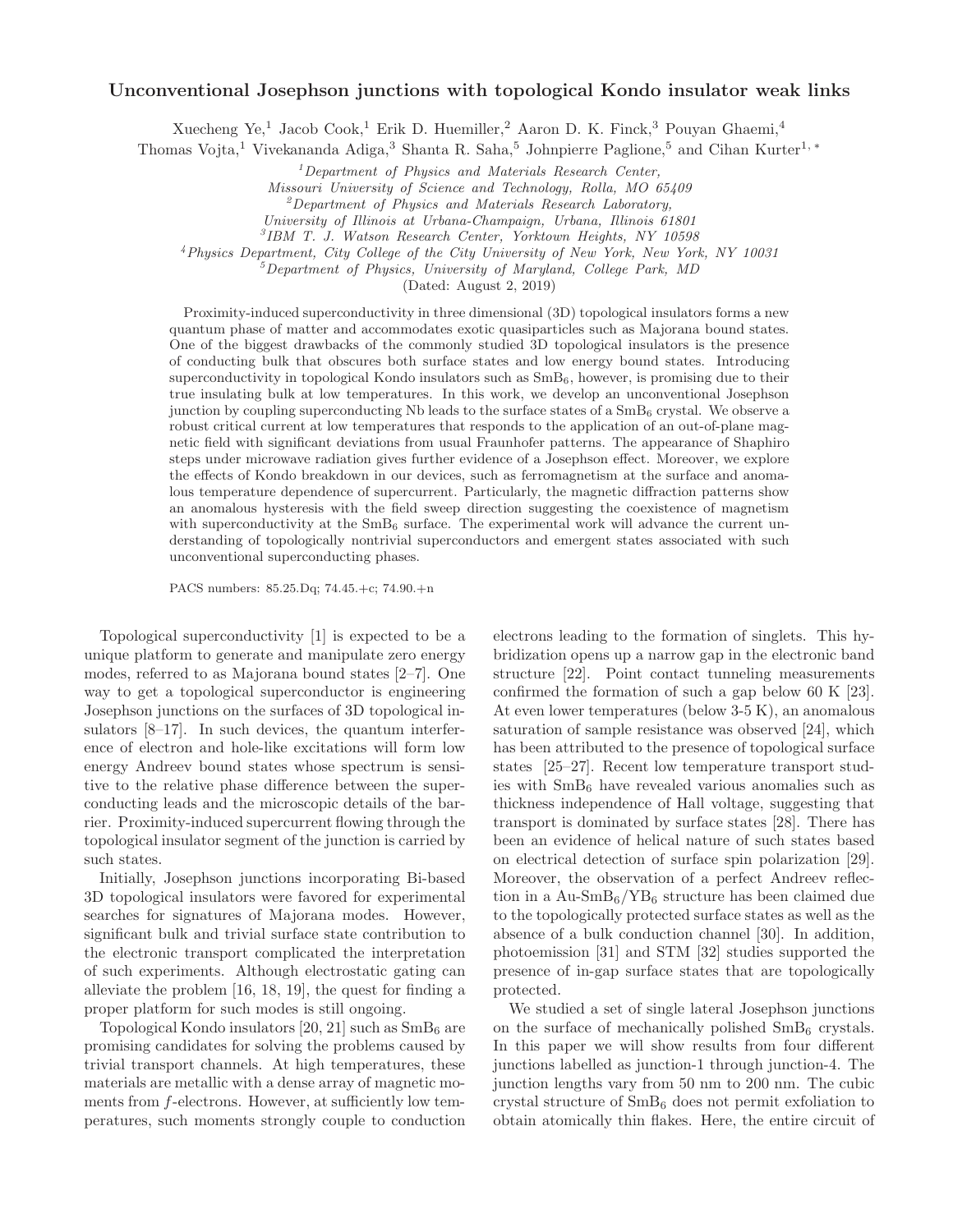

FIG. 1: (Color online) (a) Scanning electron microscopy SEM image of one of the studied devices, junction-1, made with two Nb leads  $\sim 100$  nm apart on a polished crystal of SmB<sub>6</sub>. (b) Current-voltage I-V characteristics of the junction-1 for a set of temperatures. The supercurrent persists up to 3.6 K.

the devices (junctions and contact leads/pads) is fabricated on the surface of the mechanically polished single crystals.

An SEM picture of one of the studied devices, junction-1 is shown in Fig.  $1(a)$ . Two superconducting Nb leads that are about 100 nm apart have been defined by electron beam lithography and ∼ 60-70 nm Nb deposition via magnetron sputtering. Prior to Nb deposition an in-situ Ar milling was applied to lightly etch the top surface of the crystal and to ensure good interface between  $SmB<sub>6</sub>$ and the superconductor.

All of our devices were thermally anchored to the mixing chamber of a cryogen-free dilution refrigerator with a base temperature of 10 mK and equipped with filtered wiring. The transport measurements were done with standard lock-in techniques at different temperatures and magnetic fields. Figure 1(b) shows the temperature dependence of current-voltage (IV) characteristics of the junction-1, demonstrating a clear induced supercurrent at 10 mK. Similar to other samples, there is no significant change in the supercurrent up to  $\sim$  300-400 mK. This suggests that Kondo hybridization is strong in this temperature regime where we believe that the singlets formed on the surface states predominantly carry the supercurrent. Beyond that regime, we see a monotonic drop in the critical current  $(I_c)$  until all signs of induced superconductivity vanishes. For most of the devices, supercurrent survives up to 3-6 K [33]. This differs in proximity-induced  $Nb/Bi<sub>2</sub>Se<sub>3</sub>$  devices where superconductivity often is suppressed well below the  $T_c$  of the Niobium, approximately beyond 1 K [11, 12].

To confirm the presence of the Josephson effect in our junctions, we performed AC Josephson effect measurements by means of microwave irradiation. For a junction with  $2\pi$  periodic Josephson relation, microwaves applied at a frequency of  $f$  gives rise to stair-like features in the IV characteristics with voltage spacing of  $\Delta V = hf/2e$ . These features are known as Shaphiro steps and correspond to minima in differential resistance vs bias current



FIG. 2: (Color online) (a) AC Josephson effect giving rise to Shaphiro steps in IV and (b) corresponding peaks in differential resistance for another sample, junction-1. (c) and (d) Color plots demonstrating such steps for junction-2 at two different frequencies.

measurements [34].

To observe Shaphiro steps, the junctions are irradiated by microwaves by means of a coaxial cable whose center pin is about 1 mm vertically away from the surface of the sample. Figure  $2(a)$  shows IV characteristics for a set of microwave power values for junction-1. As the microwave power is increased, the Shaphiro steps start to appear beyond 4 dBm that survive up to 3 K as seen from the temperature dependence measurements of dV/dI of the same junction in Fig. 2(b). The voltage spacing of the Shaphiro steps is 20  $\mu$ V as expected from the applied 10 GHz microwave tone, signifying that the current-phase relationship is  $2\pi$  periodic.

We observed Shaphiro steps in multiple devices; Figs.  $2(c)$  and (d) show color plots of  $dV/dI$  vs bias current and microwave power for junction-2 at two different frequencies, 3 and 4.6 GHz respectively. Upon increasing microwave power, the  $I_c$  monotonously decreases and finally vanishes at roughly 2.5 dBm for 3 GHz and 5 dBm for 4.6 GHz. Beyond these power levels  $I_c$  starts to oscillate with higher power supporting the  $2\pi$  periodic AC Josephson effect further.

Now we turn to the out-of plane magnetic field response of the supercurrent. Figure  $3(a)$  shows magnetic field oscillations of the  $I_c$  for the junction-3 at 10 mK that is similar to a Fraunhofer pattern. This pattern is another characteristic of the Josephson effect and is generated by quantum interference from phase winding induced by the magnetic flux within the junction. When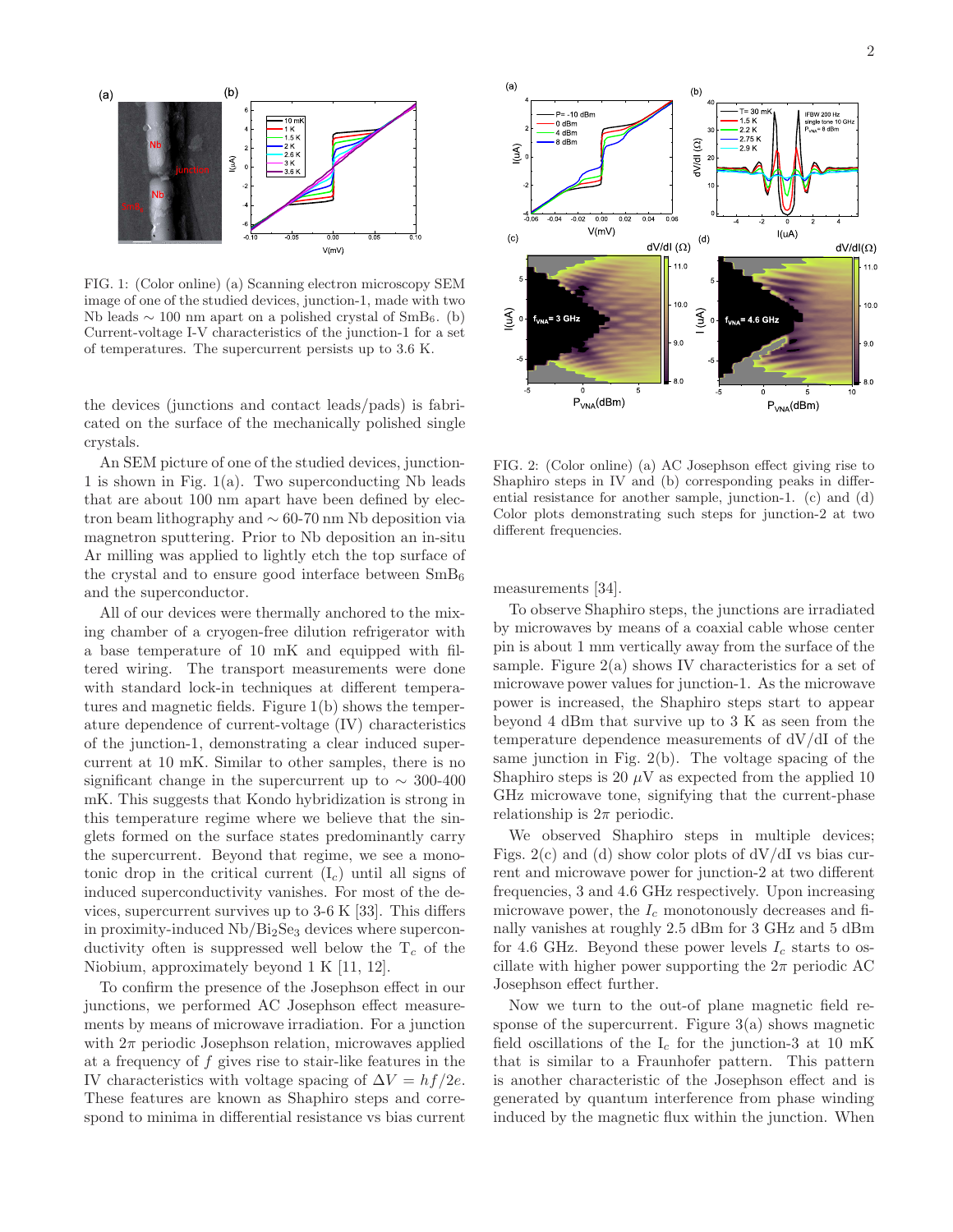

FIG. 3: (Color online) (a), (b) Magnetic diffraction patterns of the  $I_c$  for the junction-3 and the junction-2 as the out of plane magnetic field is swept in forward and reverse directions. (c) and (d) Color plots of dV/dI vs bias current as a function of perpendicular magnetic field for the junction-1, clearly showing a discernible shift of  $I_c$  with respect to the sweep direction.

a perpendicular field is applied to a conventional junction the phase will vary along the barrier, thus the supercurrent through the barrier will modulate with flux according to  $I_c(\Phi) = I_c(0)$   $|\frac{\sin(\pi \Phi)}{\Phi_0}|(\pi \Phi) / \Phi_0|$  where  $\Phi_0$ is magnetic flux quantum. The inset of the Fig.  $3(a)$ shows a theoretical Fraunhofer pattern plotted with the measured data acquired with increasing magnetic field sweep, demonstrating a reasonable agreement between the two.

The magnetic field response of  $I_c$  is quite different for junction-2, as shown Fig 3(b). First, there is a distinct lack of side lobes in the diffraction pattern demonstrating significant deviations from a conventional Fraunhofer pattern. Second, the maximum critical current occurs at about  $\pm$  5 mT instead of zero field. We attribute this shift in applied field axis with respect to the ideal Fraunhofer diffraction pattern to the existence of magnetization in the  $SmB_6$  surface states, which generates additional flux that must be cancelled out by an applied magnetic field in order to observe maximal critical current. The origin of such magnetism will be discussed later in the text. Although the direction where the central peak of diffraction pattern shifts is unexpected, similar hysteresis was observed in  $Sr<sub>2</sub>RuO<sub>4</sub>$  due to multiple, dynamical domains of order parameter generating chiral supercurrents [35].

As we were performing these hysteresis measurements, we observed discernible suppressed supercurrent at zero field when the magnetic field is ramped down from a positive value. To check whether such suppression might be due to flux trapping or vortex entry, the fridge was warmed up to 20 K, well above the critical temperature of Nb and the superconducting magnet and then cooled back down to base temperature again. Before applying any magnetic field, we observed similar suppressed critical current at zero field which confirmed that the hysteresis in our diffraction patterns is not due to trapped vortices but possibly due to ferromagnetic behavior of surface states in  $SmB_6$ . The maximum critical current was only revived after sweeping the magnet in the opposite polarity.

The color plots of dV/dI vs bias current and applied magnetic field for junction-1 at 10 mK are shown in Fig. 3(c) and (d). Once again the diffraction pattern lacks side lobes. However, here the shift is in the opposite direction as for junction-2. Previously, superconductorferromagnet-superconductor (SFS) Josephson junctions showed anomalous Fraunhofer patterns with hysteretic behavior similar to data shown in Fig. 3(c) and (d); demonstrating maximal supercurrent occurring at nonzero applied field [36]. More recently, hysteretic magnetotransport has been observed in topological systems such as magnetically doped  $Bi<sub>2</sub>Se<sub>3</sub>$  [37] and  $SmB<sub>6</sub>$ , which have been also associated with ferromagnetic domain walls in surface states [27].

At low temperatures, we expect the formation of Kondo singlets in  $SmB<sub>6</sub>$  without magnetic behavior. We can explain the appearance of ferromagnetic behavior by invoking a Kondo breakdown [38, 39], which liberates a large number of randomly oriented magnetic moments that were previously coupled to conduction electrons inside Kondo singlets. When we have a significant population of f-electrons, the material can have magnetic behavior even at mK temperatures. The breakdown of the Kondo effect at the layers close to the boundary of the sample stems from the reduced screening of the local moments due to broken translational symmetry at the outmost layers. This leads to a major modification in the band structure and reduces the Kondo temperature significantly.

When the Kondo hybridization is strong and the surface states are not subject to Kondo breakdown, we obtain more conventional magnetic diffraction patterns with no sensitivity to field sweep direction as shown in Fig.  $3(a)$ . As the spins are freed from the Kondo singlets due to the breakdown, they can form ferromagnetic domains on the surface generating negative or positive flux within the junction barrier. This will lead to modifications in Fraunhofer patterns with the shifts of the maximum supercurrent towards either positive or negative magnetic field. Similar phenomenon was observed in Ref [35].

Finally, in junction-4 we observe an anomalous temperature dependence of the  $I_c$  that can also be explained by a Kondo breakdown. Figure 4(a) shows a color plot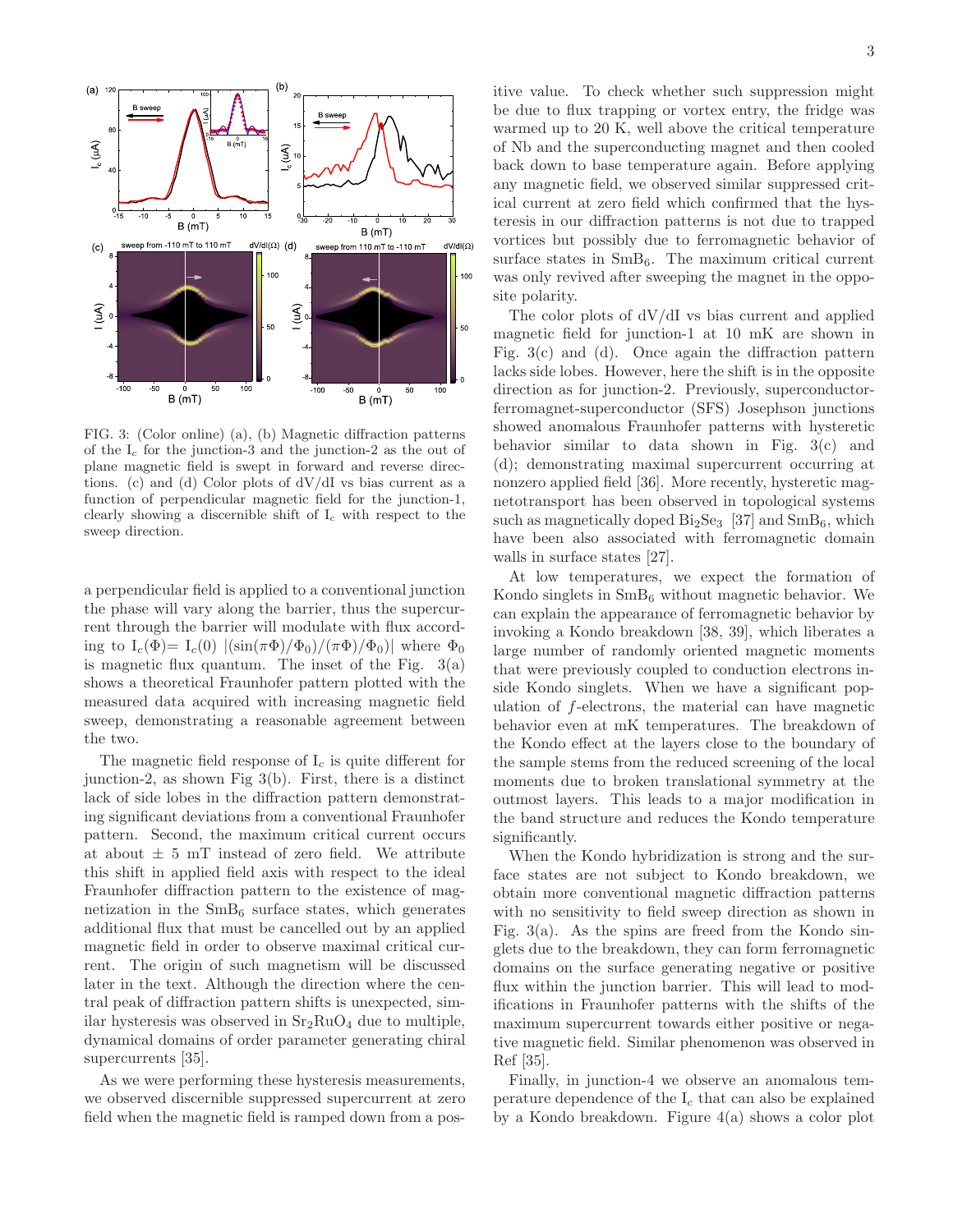

FIG. 4: (Color online) (a) Color plot of dV/dI vs bias current as a function of temperature for junction-4. (b) Temperature evolution of hysteresis in normal state resistance with sweep direction for junction-4. (c) Rate dependence of magnetic field hysteresis in normal state resistance of junction-4.

of dV/dI vs temperature and bias current demonstrating the full evolution of  $I_c$  as the sample is heated. Critical current shows distinctive behavior in three different temperature regimes. For very low temperatures (i.e. below 300 mK), it exhibits almost no change. In this regime, we expect that Kondo hybridization is strong and that the supercurrent is carried purely by the protected surface states. Then the  $I_c$  gradually increases between 300 mK and 1.6 K. Although this observation is unexpected from a usual Josephson junction, it could be consistent with the thermal population of trivial carriers either in the bulk or surface at higher temperatures that can carry additional supercurrent in parallel with the topological surface states (Kondo singlets) in  $SmB<sub>6</sub>$ triggered by the Kondo breakdown. Indeed, we observe the normal state resistance monotonically decreases with increasing temperature, as trivial states are being thermally activated. Furthermore, it is reported that especially the  $(001)$  surface of  $SmB<sub>6</sub>$  is polar [40] which gives rise to various modifications of the surface states, such as band bending, formation of 2D electron gases and quantum well confinements [41]. It is conceivable that different conditions at the surface could be caused by uncontrolled variations of the nanofabrication or sample/crystal preparation such as polishing. Beyond 1.6 K the critical current monotonously declines until the induced superconductivity is destroyed beyond 3-4 K. In this regime, the free magnetic moments due to Kondo breakdown are possibly too dominant to be screened by the Kondo singlets. Thermal dephasing of such moments can explain the rapid decrease in supercurrent.

In the same junction we also observe unusual properties of the normal state. Normal state conductance has been studied by applying a bias current that is much larger than the critical current. The longitudinal magnetoresistance data at low temperatures and low fields exhibits a sharp suppression in normal state resistance  $(R_N)$  near zero field as seen in Fig. 4(b). Intriguingly, when we change the sweep direction of the magnetic field, we observe a butterfly-shaped hysteretic behavior of mag-

netoresistance [42] with two separate minima at  $B_{min}$  =  $\pm$  24 mT. This feature was previously attributed elsewhere to edge channels between ferromagnetic domains in  $SmB<sub>6</sub>$  [27]. However, one must also consider trivial explanations for such magnetic hysteresis, including magnetocaloric effects or magnetic impurity scattering on the surface of the material [43]. As we increase the temperature, the hysteretic signal gets weaker as the ferromagnetism is suppressed by thermal fluctuations.

The dip feature is reminiscent of data that appears at zero field magnetoresistance in spin-orbit coupled materials due to weak antilocalization effect, which is a correction to classical magnetoresistance arising from quantum interference of scatted electron waves. The clear hysteresis of the dips and magnetic sweep rate dependent  $R_N$ as seen in Fig.  $4(c)$  suggest that the features emerging in low temperature magnetoresistance are not due to a weak antilocalization effect.

In conclusion, we created and studied an unconventional Josephson junction using the surface states of a Kondo insulator as a weak link between superconducting leads. The observed critical temperature of the induced supercurrent is much higher compared to other proximity-induced topological Josephson devices [33, 44]. With the microwave irradiation of the junctions, we obtained clear Shaphiro steps in IV characteristics and dV/dI oscillations beyond the suppression of the supercurrent which are manifestations of the AC Josephson effect. The junctions demonstrated hysteretic response to out-of-plane magnetic field. The ferromagnetism at the surface at low temperatures can be attributed to a Kondo breakdown which generates free magnetic spins by breaking the Kondo singlets. Similar hysteresis was also observed in the normal state magnetoresistance supporting the claims about magnetic properties of the outmost layers further.

Acknowledgements. CK acknowledges funding by UMRB. For the device fabrication, we used the facilities of Missouri S&T Materials Research Center. We would like to thank Corey Buris and Clarisa Wisner for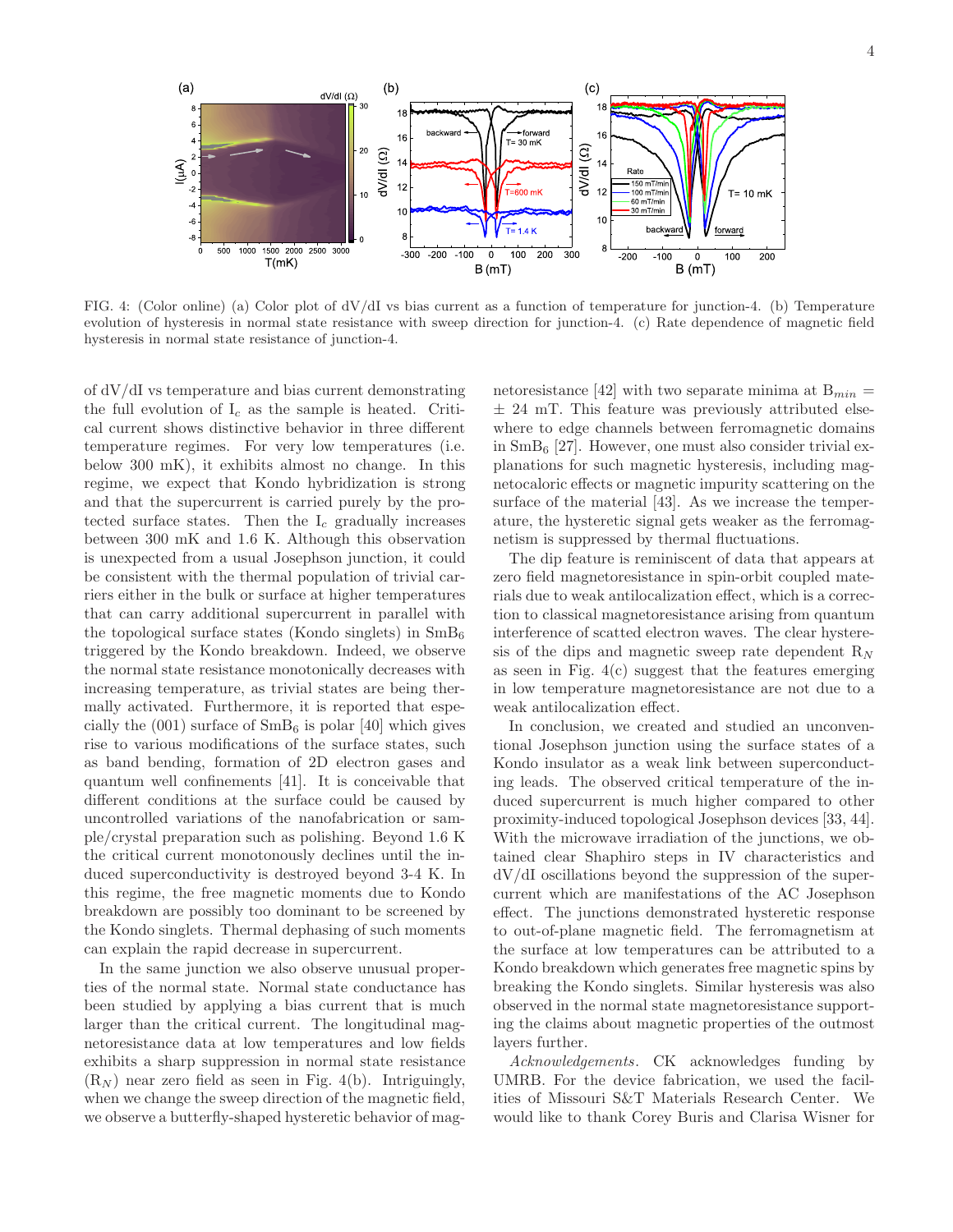their assistance in device preparation. We thank David Pomerenke for microwave amplifiers, and Dale Harlingen for his ion beam facilities. We appreciate the discussions with Onur Erten and Joseph Glick.

- Current Affiliation: IBM T. J. Watson Research Center, Yorktown Heights, NY 10598; Electronic address: cihan. kurter@ibm.com
- [1] M. Sato and Y. Ando, Reports on Progress in Physics 80, 076501 (2017), URL http://stacks.iop.org/ 0034-4885/80/i=7/a=076501.
- [2] E. Majorana, Nuovo Cimento 14, 171 (1937).
- [3] F. Wilczek, Nat. Phys. 5, 614 (2009).
- [4] J. Alicea, Rep. Prog. Phys. 75, 076501 (2012).
- [5] C. Beenakker, Annu. Rev. Con. Mat. Phys. 4, 113 (2013).
- [6] E. Grosfeld and A. Stern, Proceedings of the National Academy of Sciences 108, 11810 (2011), http://www.pnas.org/content/108/29/11810.full.pdf+html, URL http://www.pnas.org/content/108/29/11810. abstract.
- [7] M. Leijnse and K. Flensberg, Semicond. Sci. and Technol. 27, 124003 (2012).
- [8] L. Fu and C. L. Kane, Phys. Rev. Lett. 100, 096407  $(2008)$
- [9] J. R. Williams, A. J. Bestwick, P. Gallagher, S. S. Hong, Y. Cui, A. S. Bleich, J. G. Analytis, I. R. Fisher, and D. Goldhaber-Gordon, Phys. Rev. Lett. 109, 056803 (2012), URL http://link.aps.org/doi/ 10.1103/PhysRevLett.109.056803.
- [10] C. Kurter, A. D. K. Finck, Y. S. Hor, and D. J. Van Harlingen, Nat. Commun. 6, 7130 (2015).
- [11] M. P. Stehno, V. Orlyanchik, C. D. Nugroho, P. Ghaemi, M. Brahlek, N. Koirala, S. Oh, and D. J. Van Harlingen, Phys. Rev. B 93, 035307 (2016).
- [12] S. Cho, B. Dellabetta, A. Yang, J. Schneeloch, Z. Xu, T. Valla, G. Gu, M. J. Gilbert, and N. Mason, Nat. Commun. 4, 1689 (2013), URL http://dx.doi.org/10. 1038/ncomms2701.
- [13] J. Wang, C.-Z. Chang, H. Li, K. He, D. Zhang, M. Singh, X.-C. Ma, N. Samarth, M. Xie, Q.-K. Xue, et al., Phys. Rev. B 85, 045415 (2012), URL http://link.aps.org/ doi/10.1103/PhysRevB.85.045415.
- [14] M. Veldhorst, M. Snelder, M. Hoek, T. Gang, V. K. Guduru, X. L. Wang, U. Zeitler, W. G. van der Wiel, A. A. Golubov, H. Hilgenkamp, et al., Nat. Mater. 11, 417 (2012), URL dx.doi.org/10.1038/nmat3255.
- [15] F. Qu, F. Yang, J. Shen, Y. Ding, J. Chen, Z. Ji, G. Liu, J. Fan, X. Jing, C. Yang, et al., Sci. Rep. 2, 339 (2012), URL http://dx.doi.org/10.1038/srep00339.
- [16] B. Sacépé, J. B. Oostinga, J. Li, A. Ubaldini, N. J. Couto, E. Giannini, and A. F. Morpurgo, Nat. Commun. 2, 575 (2011), URL http://dx.doi.org/10.1038/ncomms1586.
- [17] D. Zhang, J. Wang, A. M. DaSilva, J. S. Lee, H. R. Gutierrez, M. H. W. Chan, J. Jain, and N. Samarth, Phys. Rev. B 84, 165120 (2011), URL http://link.aps. org/doi/10.1103/PhysRevB.84.165120.
- [18] H. Steinberg, D. R. Gardner, Y. S. Lee, and P. Jarillo-Herrero, Nano Lett. 10, 5032 (2010), http://dx.doi.org/10.1021/nl1032183, URL http://dx. doi.org/10.1021/nl1032183.
- [19] C. Kurter, A. D. K. Finck, P. Ghaemi, Y. S. Hor, and D. J. Van Harlingen, Phys. Rev. B 90, 014501 (2014), URL http://link.aps.org/doi/10. 1103/PhysRevB.90.014501.
- [20] M. Dzero, K. Sun, V. Galitski, and P. Coleman, Phys. Rev. Lett. 104, 106408 (2010), URL https://link.aps. org/doi/10.1103/PhysRevLett.104.106408.
- [21] M. Dzero, K. Sun, P. Coleman, and V. Galitski, Phys. Rev. B 85, 045130 (2012), URL https://link.aps.org/ doi/10.1103/PhysRevB.85.045130.
- [22] M. Dzero, J. Xia, V. Galitski, and P. Coleman, Annual Review of Condensed Matter Physics 7, 249 (2016), https://doi.org/10.1146/annurev-conmatphys-031214-014749, URL https://doi.org/10.1146/ annurev-conmatphys-031214-014749.
- [23] X. Zhang, N. P. Butch, P. Syers, S. Ziemak, R. L. Greene, and J. Paglione, Phys. Rev. X 3, 011011 (2013), URL https://link.aps.org/doi/10. 1103/PhysRevX.3.011011.
- [24] J. W. Allen, B. Batlogg, and P. Wachter, Phys. Rev. B 20, 4807 (1979), URL https://link.aps.org/doi/10. 1103/PhysRevB.20.4807.
- [25] D. J. Kim, J. Xia, and Z. Fisk, Nature Mater. 13, 466 (2014).
- [26] M. Neupane, N. Alidoust, S.-Y. Xu, T. Kondo, Y. Ishida, D. J. Kim, C. Liu, I. Belopolski, Y. J. Jo, T.-R. Chang, et al., Nature Commun. 4, 2991 (2013).
- [27] Y. Nakajima, P. Syers, R. Wang, Xiangfeng abd Wang, and J. Paglione, Nature Phys. 12, 213 (2016).
- [28] D. J. Kim, S. Thomas, T. Grant, J. Botimer, Z. Fisk, and J. Xia, Sci. Rep. 3, 3150 (2013).
- [29] J. Kim, C. Jang, X. Wang, J. Paglione, S. Hong, and D. Kim, arXiv:1809.04977 (2018).
- [30] S. Lee, V. Stanev, X. Zhang, D. Stasak, J. Flowers, J. S. Higgins, S. Dai, T. Blum, X. Pan, V. M. Yakovenko, et al., Nature 570, 344 (2019).
- [31] N. Xu, P. K. Biswas, J. H. Dil, R. S. Dhaka, G. Landolt, S. Muff, C. E. Matt, X. Shi, N. C. Plumb, M. Radovic, et al., Nat. Commun. 5, 4566 (2014).
- [32] W. Ruan, C. Ye, M. Guo, F. Chen, X. Chen, G.- M. Zhang, and Y. Wang, Phys. Rev. Lett. 112, 136401 (2014), URL https://link.aps.org/doi/10. 1103/PhysRevLett.112.136401.
- [33] S. Lee, X. Zhang, Y. Liang, S. W. Fackler, J. Yong, X. Wang, J. Paglione, R. L. Greene, and I. Takeuchi, Phys. Rev. X 6, 031031 (2016), URL https://link.aps. org/doi/10.1103/PhysRevX.6.031031.
- [34] R. A. Snyder, C. J. Trimble, C. C. Rong, P. A. Folkes, P. J. Taylor, and J. R. Williams, Phys. Rev. Lett. 121, 097701 (2018), URL https://link.aps.org/doi/ 10.1103/PhysRevLett.121.097701.
- [35] F. Kidwingira, J. D. Strand, D. J. Van Harlingen, and Y. Maeno, Science 314, 1267 (2006).
- [36] T. S. Khaire, W. P. Pratt, and N. O. Birge, Phys. Rev. B 79, 094523 (2009), URL https://link.aps.org/doi/ 10.1103/PhysRevB.79.094523.
- [37] J. G. Checkelsky, J. Ye, Y. Onone, Y. Iwasa, and Y. Tokura, Nature Phys. 8, 729 (2012).
- [38] V. Alexandrov, P. Coleman, and O. Erten, Phys. Rev. Lett. 114, 177202 (2015), URL https://link.aps.org/ doi/10.1103/PhysRevLett.114.177202.
- [39] O. Erten, P. Ghaemi, and P. Coleman, Phys. Rev. Lett. 116, 046403 (2016), URL https://link.aps.org/doi/ 10.1103/PhysRevLett.116.046403.